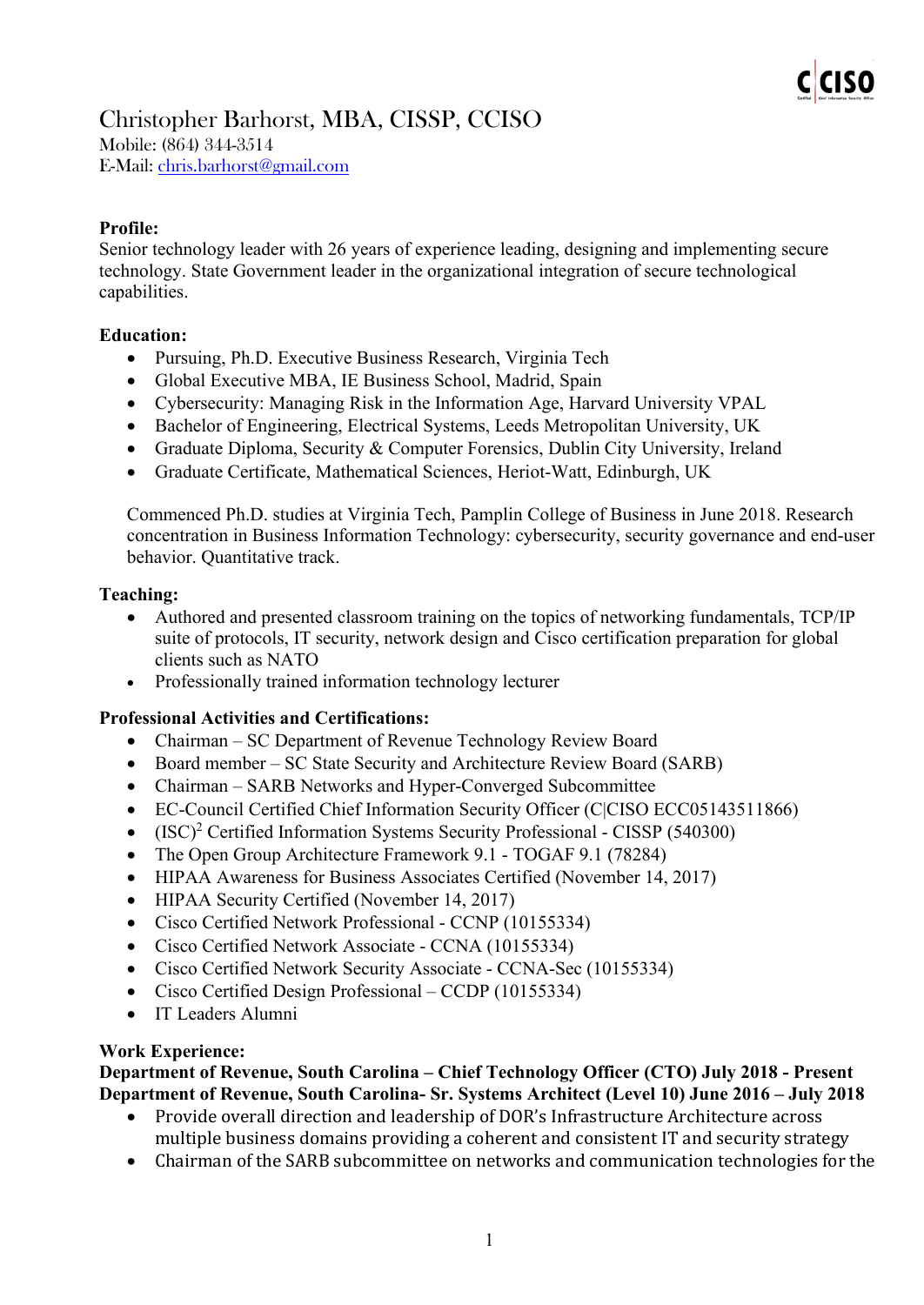

Mobile: (864) 344-3514 E-Mail: [chris.barhorst@gmail.com](mailto:chris.barhorst@gmail.com)

state of South Carolina

- Provide a secure infrastructure strategy and subject matter expertise in the design and development of solutions architecture
- Communicate the architectural strategy and status to key stakeholders highlighting changes and challenge resolutions
- Oversee, contribute and support the creation and maintenance of the appropriate logical and physical architectural artefacts and design collateral
- Lead the adoption of infrastructure and security architectural solutions adhering to defined standards and industry best practices. Collaborate on the generation of agency architecture policies, standards and procedures.
- Lead the evaluation of new products and technology in collaboration with application support and the security division ensuring suitability and fit within the end-to-end secure infrastructure solution
- Provide comprehensive consultation at the highest technical level to ensure architectural solutions adhere to best practices, processes and standards

### **Tesco Bank – Enterprise Network Architect – January 2016 – June 2016**

- Define and update IT architecture standards, IT processes, SOPs and Work Instructions to improve efficiency of IT services
- Provide technical expertise of IT Networking, including but not limited to network architecture, security, WAN and LAN equipment, routing strategy for internal networks and external BGP routing and supporting network technologies
- Lead in the design and definition of enterprise network architecture
- Lead in the architecture definition integrating public and hybrid cloud architectures (AWS) hosting business critical financial applications
- Mentor and coach technical staff on design methodologies and best practice

# **Pulsant Ltd – Head of Networks and Security - May 2014 – October 2015**

- Management, leadership and development of six direct reports and 70 indirect reports
- Operational ownership of all data center network and security operations across 10 UK based facilities and 6 international points of presence
- Operational sign-off of pre-sales design and requirements including requirements collection and solution definition
- Support for post-sales provisioning and developing the customer relationship
- Responsible for the approval, governance, successful implementation of all change throughout the digital platform
- Responsible for ensuring the correct operation and day-to-day operation of all networked services and service delivery
- Responsible for ensuring the correct operation and day-to-day operation of all networked services and service delivery
- Provide strategic leadership, technical expertise, team leadership and mentoring / coaching to the entire Network Operations and Engineering organization
- Manage incidents directly with clients to completion within defined SLAs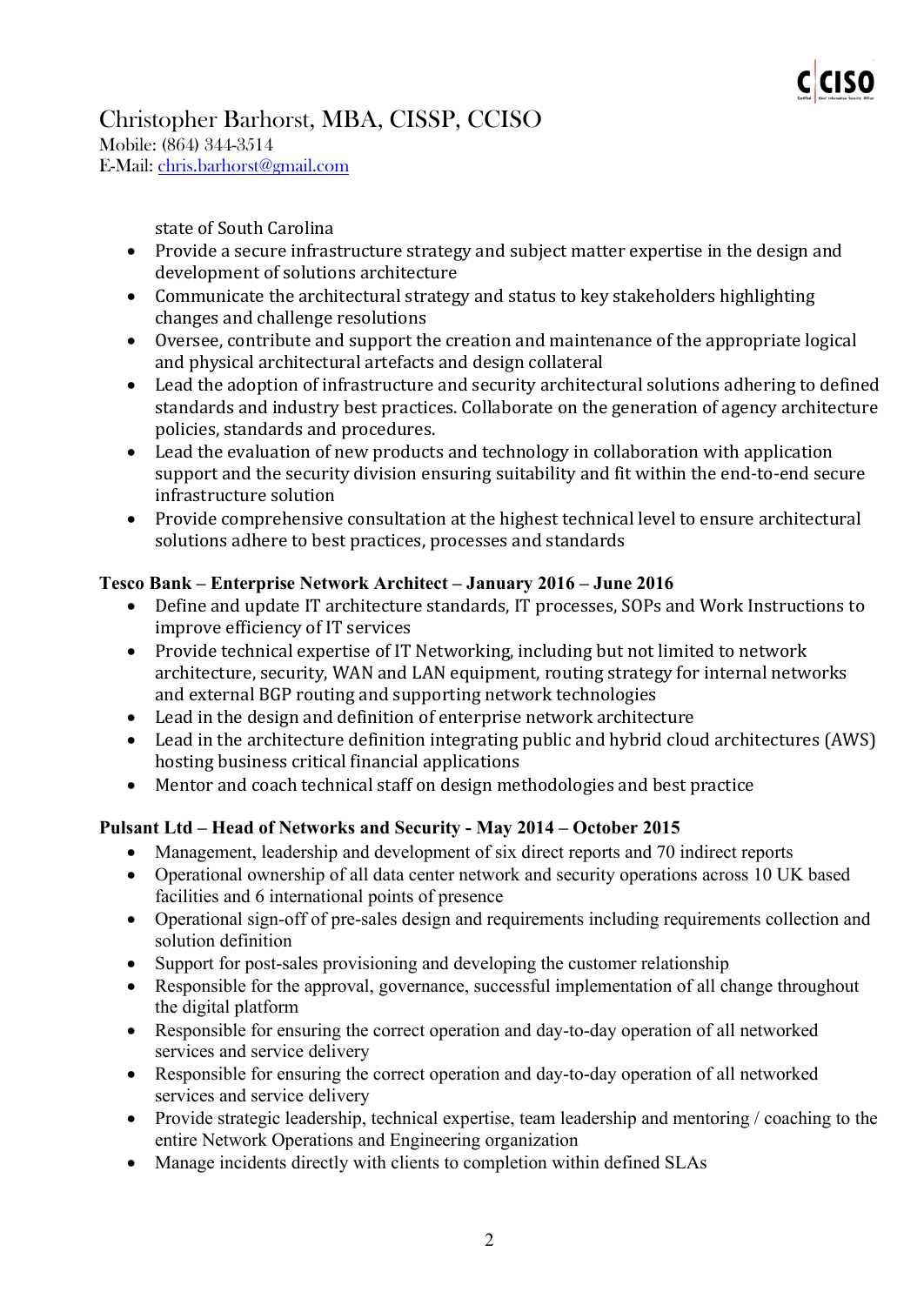

Mobile: (864) 344-3514 E-Mail: [chris.barhorst@gmail.com](mailto:chris.barhorst@gmail.com)

- Escalate and liaise internally and with vendors, suppliers or partners where necessary
- Point of escalation for support teams and technical support of all faults, customer requests and issues
- Lead change, configuration, management and maintenance of networking hardware and software
- Ensure all support issues are managed, categorized and prioritized
- Collaborate with the CTO office to assist in the development of new services and product offerings

### **Accenture – Global Network Projects Team Manager - May 2012 – May 2014**

- Leadership, management and development of a 40-member global team (on and offshore) of technology professionals
- Individual coaching, mentoring and career planning for direct reports and team members
- Executive and senior management interface to ensure successful strategic project planning and delivery
- Provisioning and capacity management of data center facilities including managing senior level escalations and requests requiring architectural standard modifications
- Management of change and project escalations to ensure stakeholders' expectations are not only met, but exceeded
- Expansion of change management and governance capabilities to meet the increasing demand and scale of effort required for effective control of change
- Designing and implementing transformational network architectures. Technologies included Cisco data and voice networks, F5 LTM and GTM load balancing and layered security solutions
- Technical design and oversight of three data centers providing global financial services
- Implementation of IP telephony solutions and voice-data network integration
- Development and implementation of the technical architecture and physical design, analysis of existing data networks and recommendation of solutions
- Strategic realignment of data networking team to provide more managerial contact to a growing base of team members in order to enhance team cohesion and communication
- Strategic allocation of resources to support business critical network systems
- Streamlined the equipment decommissioning process to identify the differing process and requirements for differing environments

### **Netcore Limited – Manager, Network Solutions Architect - June 2009 – April 2012**

- Managed and coached technical staff to exceed client expectations
- Designed, implemented, and supported a wide range of remote connectivity solutions such as site-to-site VPN, token based client-to-network solutions and global wireless communication networks
- Designed and deployed a GETVPN solution over MPLS global network
- Designed and deployed Cisco wireless network covering the UK and Europe and integrated the deployment into the global solution
- Directed capacity planning, configuration consistency, redundancy preparedness and traffic engineering/management for several clients